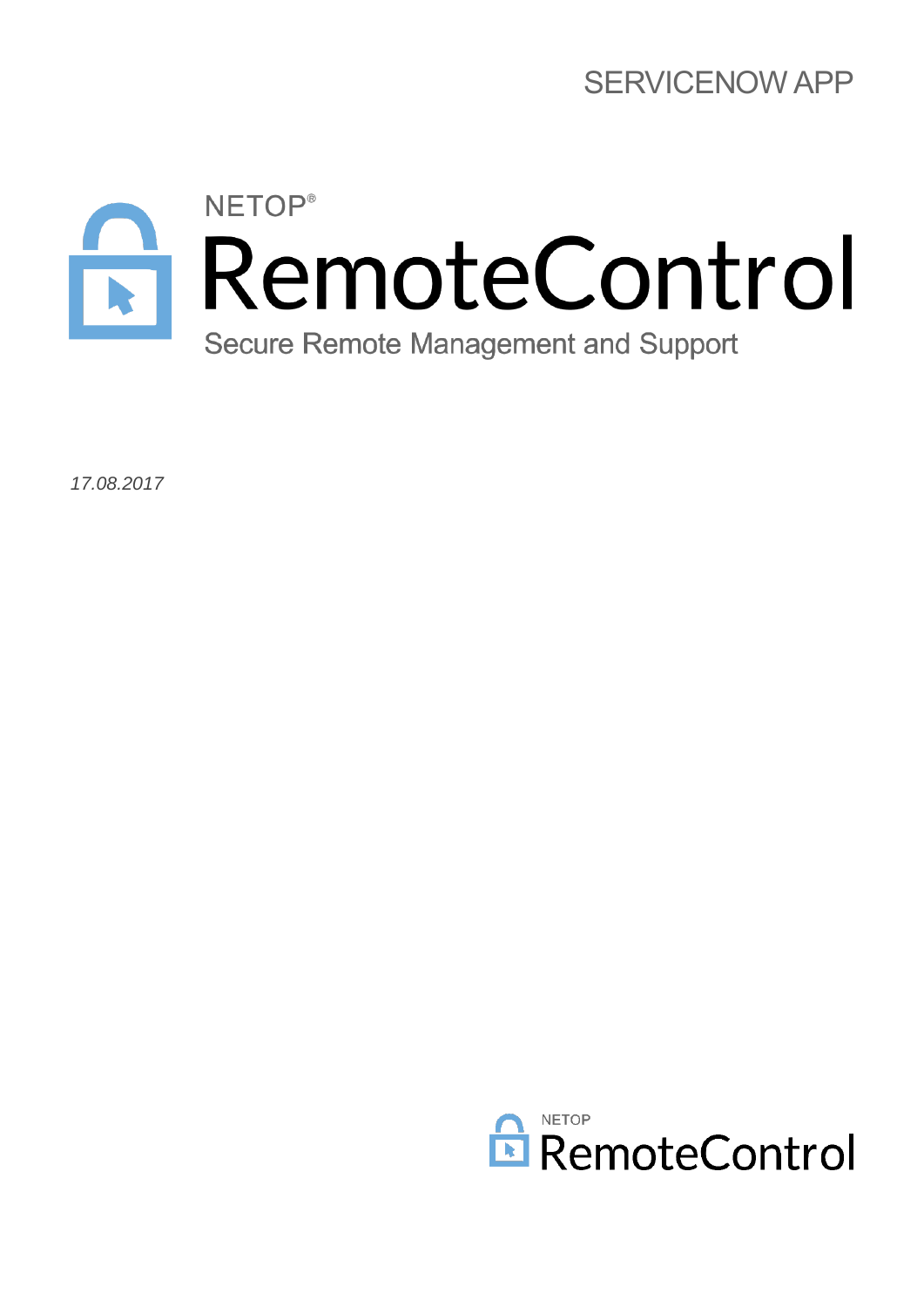# Contents

| $2^{\circ}$ |  |  |
|-------------|--|--|
|             |  |  |
|             |  |  |
|             |  |  |
|             |  |  |
|             |  |  |
| 3           |  |  |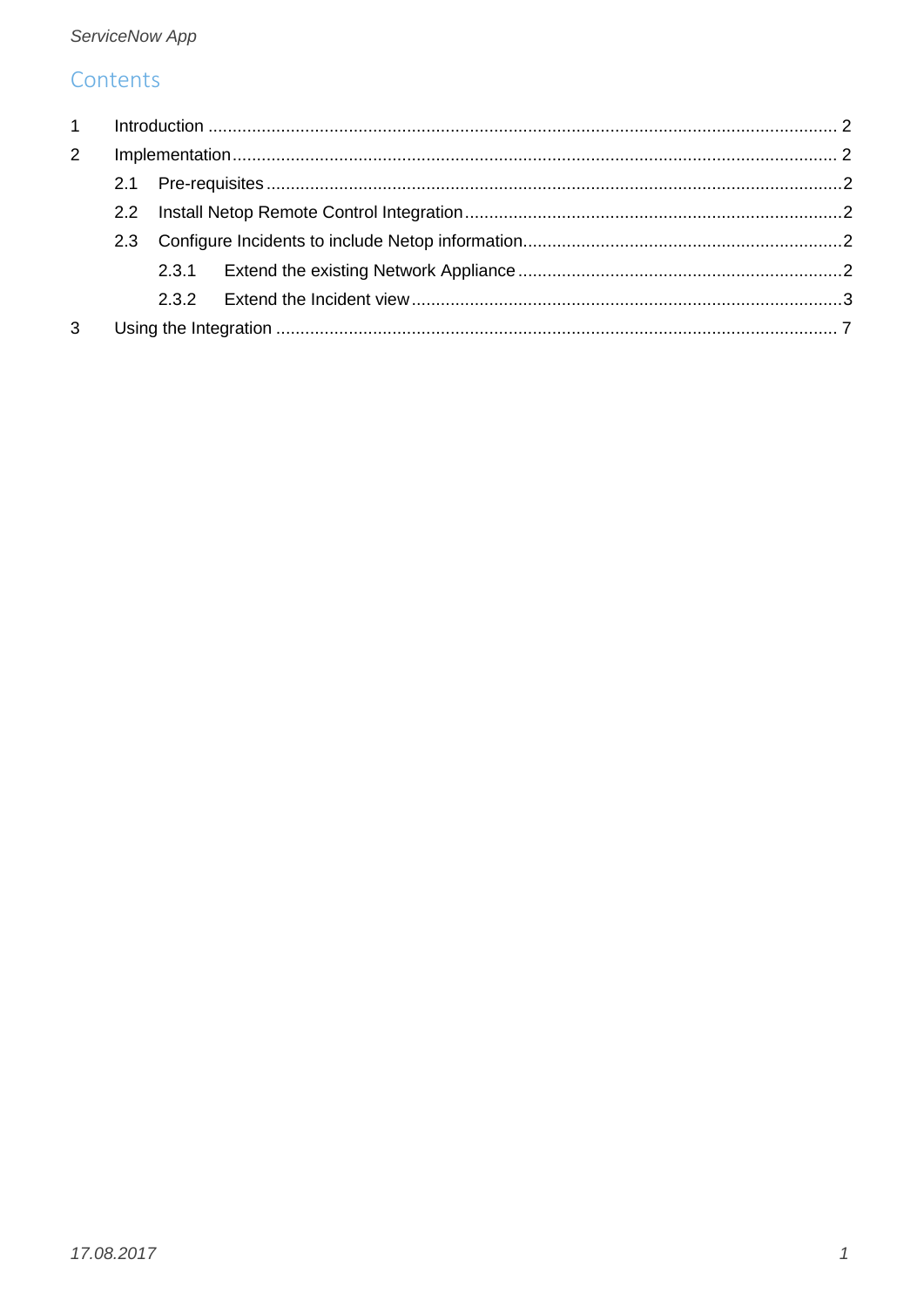## <span id="page-2-0"></span>1 Introduction

Integration with ServiceNow, a major IT service management software, enables technicians to streamline incident resolution and improve customer satisfaction.

## <span id="page-2-1"></span>2 Implementation

## <span id="page-2-2"></span>2.1 Pre-requisites

- The Guest (version 12.51 or later) needs to be installed on the Technician machine.
- The Host needs to be installed on the target machine(s).
- Both Guest and Host configured so that the Guest can remote control the Host (communication profile, Guest access security)

More information available [here](https://www.netop.com/fileadmin/netop/resources/products/administration/remote_control/manuals/NetopRemoteControl_QuickInstall_EN.pdf) (Windows based) or check [here](https://www.netop.com/remotesupport/product/manualsandguides.htm) (various manuals).

## <span id="page-2-3"></span>2.2 Install Netop Remote Control Integration

This happens from the ServiceNow store, [here.](https://store.servicenow.com/sn_appstore_store.do#!/store/application/8624e762dbe8c3004827fd741d961993/1.0.2?referer=sn_appstore_store.do%23!%2Fstore%2Fsearch%3Fq%3Dnetop%2520remote%2520control)

More information on apps from the ServiceNow app store is available [here.](https://store.servicenow.com/sn_appstore_store.do#!/store/help?article=KB0010009)

## <span id="page-2-4"></span>2.3 Configure Incidents to include Netop information

## <span id="page-2-5"></span>**2.3.1** Extend the existing Network Appliance

For the integration to work, there needs to be a way of identifying the devices (Hosts) to which the Technician is connecting. This has been implemented as part of the **Network Appliance** as one of the following:

- Netop Hostname
- Name (if the above is not defined in the Network appliance)

To define the Netop Hostname in the Network Appliance:

1. Search for **Network Appliance** and click a network appliance:

| <b>Servicenuw</b>                | <b>Service Management</b> |   |     |                                        |                       |       |
|----------------------------------|---------------------------|---|-----|----------------------------------------|-----------------------|-------|
| network app                      | ⊛                         | ≡ |     | Network Appliance Hostnames [NRC view] | <b>New</b>            | Go to |
| 同                                |                           | 굽 | All |                                        |                       |       |
| <b>Configuration by Category</b> |                           | భ |     | $\equiv$ Name $\triangle$              | $\equiv$ Manufacturer |       |
|                                  |                           |   | Œ   | netop-0                                |                       |       |
| <b>Network Appliance</b>         | ☆                         |   |     | netop-02                               |                       |       |
|                                  |                           |   | Œ   | netop-03                               |                       |       |
|                                  |                           |   |     | Actions on selected rows               | ▼                     |       |
|                                  |                           |   |     |                                        |                       |       |

2. Go to **Configure > Form Design**: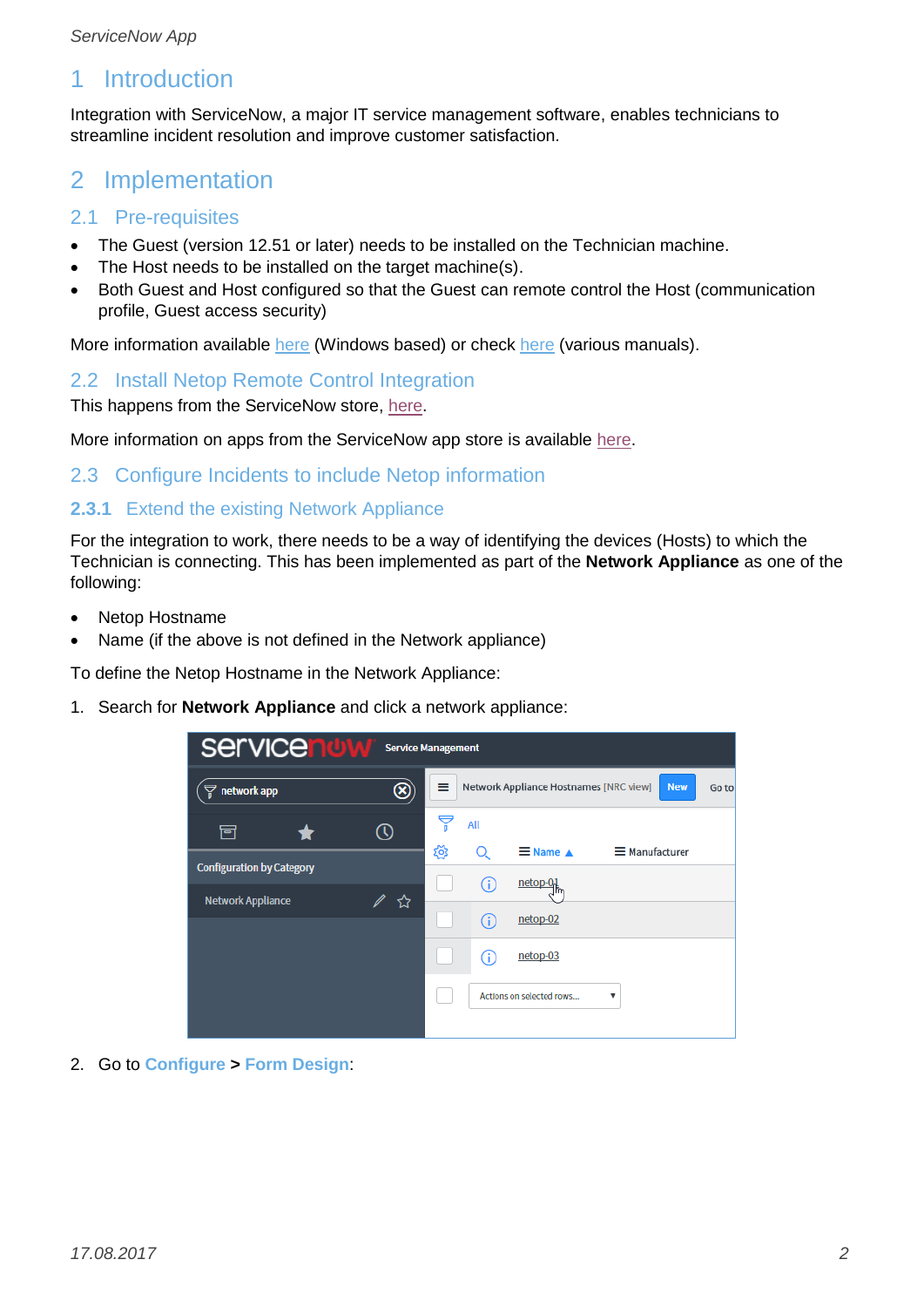| <b>Configuration Item</b> |   |                       |                       |    |
|---------------------------|---|-----------------------|-----------------------|----|
| Save                      |   | W]                    |                       |    |
| Insert                    |   |                       |                       |    |
| Insert and Stay           |   | ame                   | netop-01              |    |
| Configure                 | D | Form Design           |                       | 71 |
| Export                    | Þ | Form Layout           |                       |    |
| View                      | Þ | <b>Related Lists</b>  |                       |    |
| Create Favorite           |   | All                   |                       |    |
| Copy URL                  |   | Table                 |                       |    |
| Copy sys_id               |   |                       | <b>Business Rules</b> |    |
| Show XML                  |   | <b>Client Scripts</b> |                       |    |
|                           |   |                       |                       |    |

## 3. Create a new section:

| <b>E</b> Configuration Item | $1 \times$ |
|-----------------------------|------------|
| <b>ii</b> Name              |            |
| <b>ii</b> Assettag          |            |
| <b>EXPLOSI</b> Assigned to  |            |
| <b>E</b> Category           |            |
| Fault count                 |            |
| <b>ii</b> Installed         |            |
| <b>ii</b> Status            |            |

4. Drag from the **Fields** listing the following fields: **Netop Custom Hostname** and **Netop Hostname**:

| <b>B</b> Netop Remote Control | 2                          |
|-------------------------------|----------------------------|
| Netop Custom Hostname         | Drag content, drop it here |
| <b>Netop Hostname</b><br>Ħ    |                            |

#### 5. Click **Save**.

#### <span id="page-3-0"></span>2.3.2 Extend the **Incident** view

You can extend the Incident view by using one of the following options:

- **[Modifying an existing Incident view](#page-3-1)**
- [Using Netop custom build view/form](#page-7-1)

#### <span id="page-3-1"></span>2.3.2.1 Modifying an existing Incident view

To modify an existing incident view, you need to add the Configuration item to the Incident form, then add the Netop Remote Control button and the script for the Netop Remote Control button:

#### **Add the Configuration Item to the Incident form**

1. Go to **Service Desk** > **Incidents** and click one of the incidents: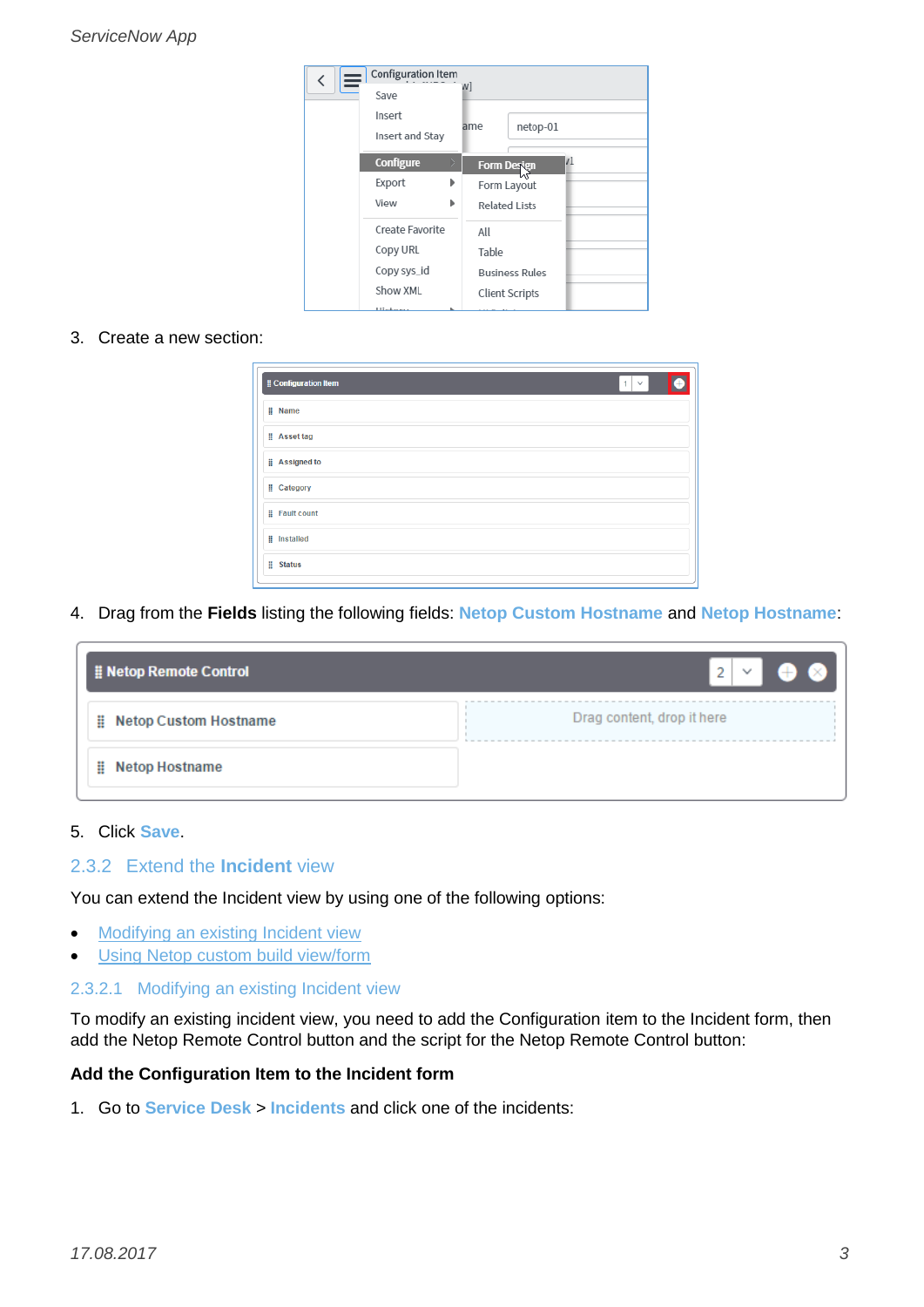| <b>Servicenuw</b><br><b>Service Management</b> |                    |    |                                    |                   |                                   |                                                            |                             |
|------------------------------------------------|--------------------|----|------------------------------------|-------------------|-----------------------------------|------------------------------------------------------------|-----------------------------|
| 무 Filter navigator                             | Ξ                  |    | Incidents [NRC view]<br><b>New</b> | Updated<br>Go to  | $\overline{\mathbf{v}}$<br>Search |                                                            |                             |
| 同                                              | $\odot$            |    | All > Active = true                |                   |                                   |                                                            |                             |
|                                                |                    | සූ | Q                                  | $\equiv$ Number   | $\equiv$ Opened                   | $\equiv$ Short description                                 | $\equiv$ Caller             |
| Self-Service<br><b>Guided Setup</b>            |                    |    | Œ                                  | <b>INC0000048</b> | 2015-11-02 14:05:36               | Having problems with Sales Tools performance               | <b>Luke Wilson</b>          |
|                                                |                    |    | G                                  | <b>INC0000007</b> | 2015-08-12 16:08:24               | Need access to sales DB for the West                       | Joe Employee                |
| <b>Service Desk</b>                            |                    |    |                                    |                   |                                   |                                                            |                             |
| <b>Callers</b>                                 | $\mathscr{D}$<br>☆ |    | (i)                                | <b>INC0000054</b> | 2015-11-02 12:49:08               | SAP Materials Management is slow or there is an outage     | <b>Christen Mitchell</b>    |
| <b>Incidents</b>                               | ☆<br>$\mathscr{N}$ |    | G                                  | <b>INC0000017</b> | 2015-08-12 16:41:00               | How do I create a sub-folder by                            | Joe Employee                |
| Knowledge                                      | $\mathscr{Q}$<br>☆ |    | (i)                                | <b>INC0020002</b> | 2016-08-10 09:14:59               | Performance problems with                                  | <b>System Administrator</b> |
| <b>My Work</b>                                 | ☆<br>I             |    | $\bigcirc$                         | <b>INC0020003</b> | 2016-08-10 09:37:45               | Performance problems with                                  | <b>System Administrator</b> |
| <b>My Groups Work</b>                          | ☆<br>I             |    | $\odot$                            | <b>INC0000046</b> | 2017-04-13 15:04:15               | Can't access SFA software                                  | <b>Bud Richman</b>          |
| <b>My Approvals</b>                            | ☆<br>∥             |    | Œ                                  | <b>INC0000052</b> | 2017-04-13 13:48:40               | SAP Financial Accounting application appears to be<br>down | <b>Bud Richman</b>          |

2. On the top menu click **Configure** > **Form Design**:

| $\overline{\phantom{a}}$ | Incident                 |       |                       |
|--------------------------|--------------------------|-------|-----------------------|
|                          | Save                     |       |                       |
| Manage /                 | Add to Visual Task Board |       | [rename] [view]       |
|                          | Create Request           |       |                       |
|                          | Create Normal Change     | ier   | INC0000048            |
|                          | Create Emergency Change  |       |                       |
|                          | Metrics Timeline         | ler   | Luke Wilson           |
|                          | Follow on Live Feed      |       |                       |
|                          | Show Live Feed           | иrу   | -- None --            |
|                          | Configure                |       | <b>Form Design</b>    |
|                          | Export                   |       | Form Layout           |
|                          | View                     |       | Related Lists         |
|                          | Create Favorite          | All   |                       |
|                          | Copy URL                 | Table |                       |
|                          | Copy sys_id              |       | <b>Business Rules</b> |
|                          | Show XML                 |       | Client Scripts        |
|                          | History                  |       | <b>UI Policies</b>    |
|                          | Reload form              |       | Data Policies         |
|                          |                          |       | <b>UI Actions</b>     |
|                          |                          |       | Notifications         |
|                          |                          |       | Dictionary            |

3. Look for the **Configuration item** field and drag it to the **Incident** form: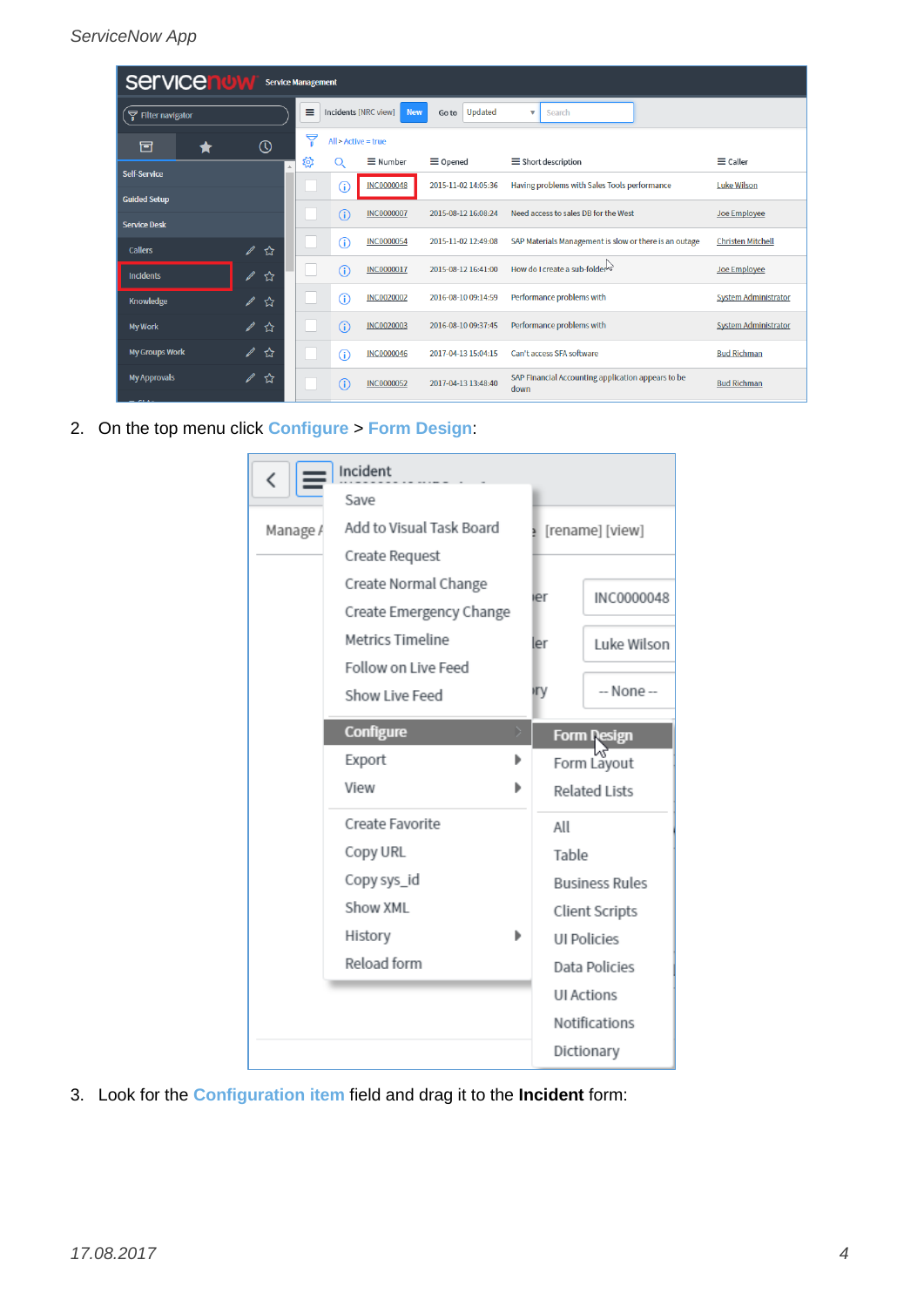#### *ServiceNow App*

| Incident [incident]<br>$\checkmark$<br><b>NRC</b> | $\checkmark$                  | Form Design |
|---------------------------------------------------|-------------------------------|-------------|
| <b>Fields</b><br><b>Field Types</b>               | <b>ii</b> Incident [incident] |             |
| Filter<br><b>Fields</b>                           | <b>ii</b> Number              |             |
| <b>E</b> Active                                   | <b>El</b> Caller              |             |
| <b>E</b> Activity due                             | <b>E</b> Category             |             |
| <b>E</b> Actual end                               | <b>Subcategory</b>            |             |
| <b>E</b> Actual start                             | <b>Business service</b>       |             |
| Additional assignee list                          | Configuration item            |             |
| <b>Approval</b>                                   |                               |             |
| <b>E</b> Approval history                         |                               |             |
| <b>E</b> Approval set                             |                               |             |

## **Add the Netop Remote Control button**

- 1. Open an Incident.
- 2. Right click on **Configuration item** (make sure you do it over the actual label) and click **Configure dictionary.**

| <b>Incident</b><br>$\overline{\textbf{C}}$<br><b>INC0000003</b>                                              |                          |
|--------------------------------------------------------------------------------------------------------------|--------------------------|
| <b>Number</b><br><b>INC0000003</b>                                                                           |                          |
| $*$ Caller                                                                                                   | <b>Joe Employee</b><br>Q |
| <b>Network</b><br>Category                                                                                   | $\checkmark$             |
| Subcategory<br>$-$ None $-$                                                                                  | $\checkmark$             |
| <b>Business service</b>                                                                                      | Q                        |
| Configuration item<br>natan 01<br><b>Configure Label</b>                                                     | Q                        |
| Configure Dictionary<br><b>Configure Styles</b><br>$*$ Short descri<br>Show - 'cmdb_ci'<br>Watch - 'cmdb_ci' | s is down in my area     |

In case the fields are not editable, you need to edit **Global Application** instead of the **Netop Remote Control application.**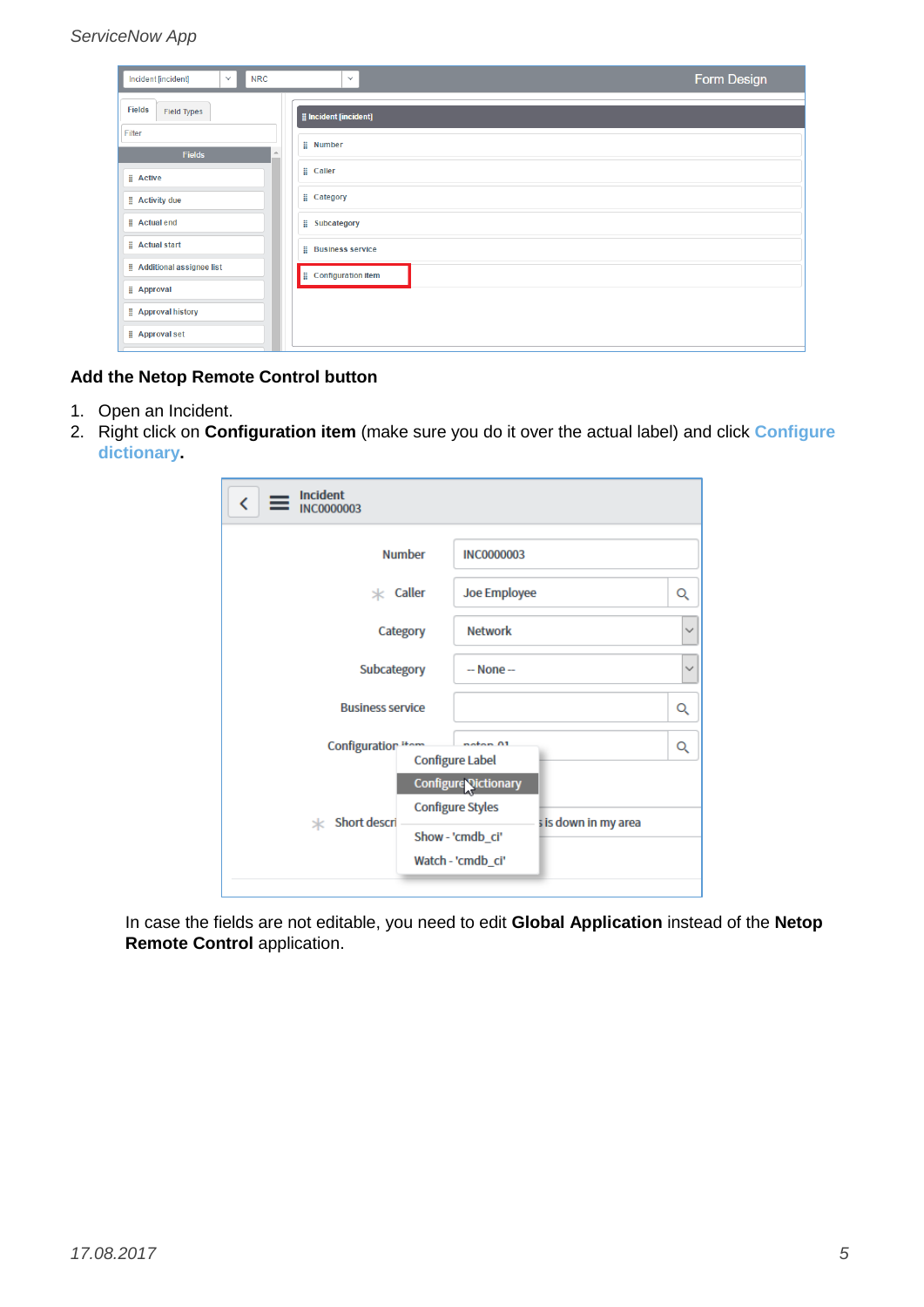|                                                                                      |                    | This record is in the Global application, but Netop Remote Control is the current application. To edit this record clice here,                                                                                                                                                         |
|--------------------------------------------------------------------------------------|--------------------|----------------------------------------------------------------------------------------------------------------------------------------------------------------------------------------------------------------------------------------------------------------------------------------|
|                                                                                      |                    | A dictionary entry manages how ServiceNow stores data in tables and fields (columns). For new dictionary entries, select a Table and the<br>column name. If necessary, set a Max length for text String type fields, make the field Mandatory to save a record, and make the field a D |
| Table                                                                                | <b>Task [task]</b> |                                                                                                                                                                                                                                                                                        |
| Type                                                                                 | Reference          |                                                                                                                                                                                                                                                                                        |
| Column label                                                                         | Configuration item |                                                                                                                                                                                                                                                                                        |
| Column name                                                                          | cmdb ci            |                                                                                                                                                                                                                                                                                        |
|                                                                                      |                    |                                                                                                                                                                                                                                                                                        |
| Alters the behavior of a field or functionality that depends on the field. More Info |                    |                                                                                                                                                                                                                                                                                        |
| <b>Attributes</b>                                                                    |                    | ref_ac_order_by=sys_class_name,ref_contributions=task_show_ci_map;show_related_reco                                                                                                                                                                                                    |
| Dependent                                                                            | company            |                                                                                                                                                                                                                                                                                        |

3. In the **Attributes** field, add the following key (make sure you also include the ";" sign):

|  | ref contributions=task show ci map; show related records; x 125243 netop re |  |  |  |  |
|--|-----------------------------------------------------------------------------|--|--|--|--|
|  | m netop connect button                                                      |  |  |  |  |

| Alters the behavior of a field or functionality that depends on the field. More Info |                                                                                                                                                    |  |  |  |  |  |  |  |
|--------------------------------------------------------------------------------------|----------------------------------------------------------------------------------------------------------------------------------------------------|--|--|--|--|--|--|--|
| <b>Attributes</b>                                                                    | ref_ac_order_by=sys_class_name,ref_contributions=task_show_ci_map;show_related_records;x_125243_netop_rem_netop_connect_button,ref_ac_columns=sys_ |  |  |  |  |  |  |  |
| <b>Dependent</b>                                                                     | company                                                                                                                                            |  |  |  |  |  |  |  |

**Note**: The position in the string determines the position of the button.

## **Add the script for the Netop Remote Control button**

- 1. Click on the top menu and go to **Configure** > **Form design**.
- 2. Add an empty session:

 $\overline{ }$ 

| <b>Incident [incident]</b>                   |                |
|----------------------------------------------|----------------|
| Number                                       | Opened         |
| $\gamma$<br>Caller                           | <b>Closed</b>  |
| <b>Watch list</b>                            | <b>Urgency</b> |
|                                              | <b>State</b>   |
|                                              | On hold reason |
|                                              |                |
|                                              |                |
|                                              |                |
| <b>Short description</b>                     |                |
| <b>Contextual Search Results (Formatter)</b> |                |
| <b>Additional comments</b>                   |                |

3. Drag and drop Incident - Netop Loader from the Formatters area into the new section: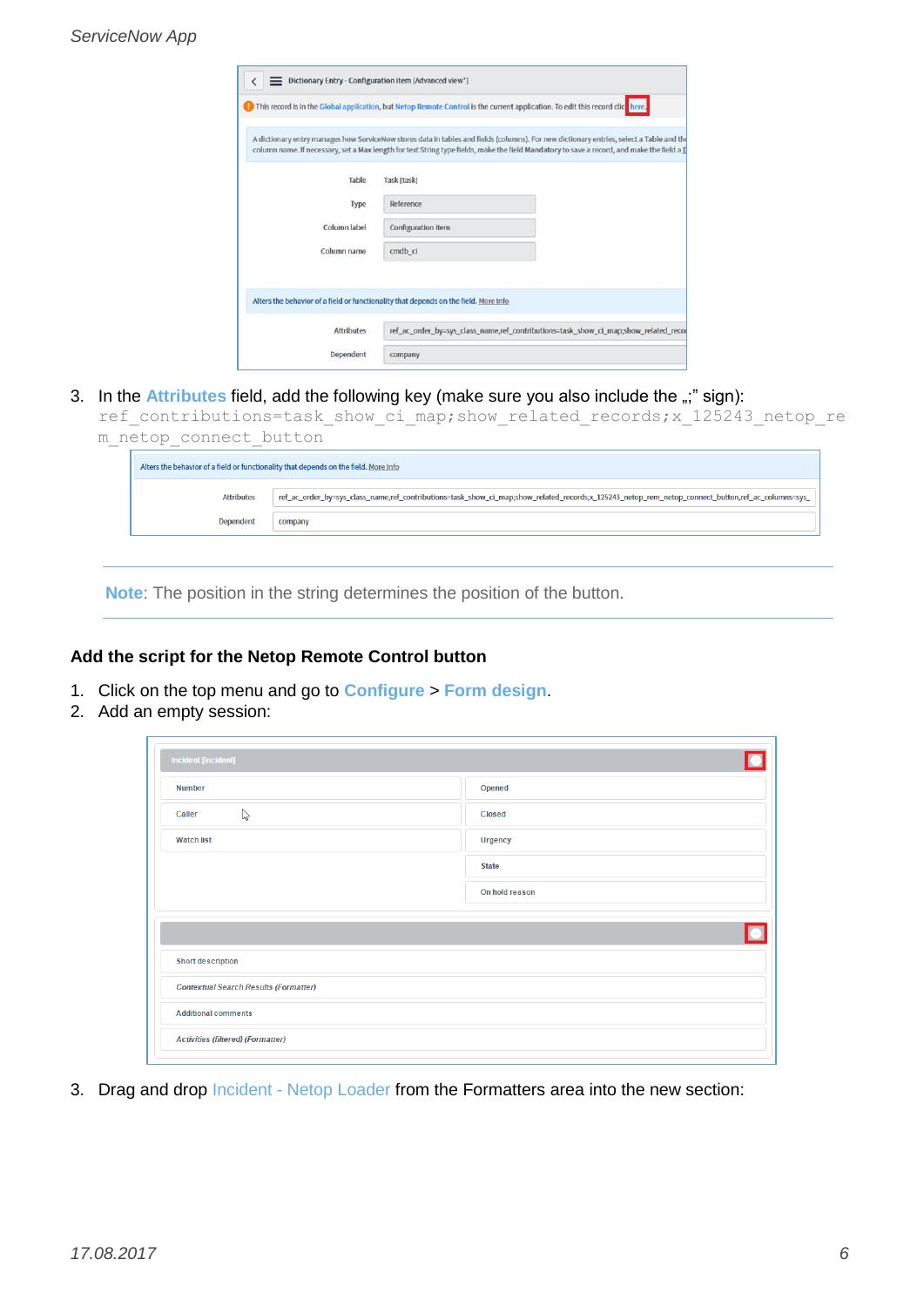## *ServiceNow App*

| <b>Formatters</b>                  |                                |                            |
|------------------------------------|--------------------------------|----------------------------|
| <b>El Attached Knowledge</b>       | <b>New Section</b>             |                            |
| <b>E</b> Checklist                 | <br>Drag content, drop it here | Drag content, drop it here |
| <b>Il Incident - Netop Loadgin</b> |                                |                            |
| <b>Il Incident Variable Editor</b> |                                |                            |
| Parent Breadcrumbs                 |                                |                            |
| <b>H</b> Ratings                   |                                |                            |

#### 4. Click **Save**.

#### <span id="page-7-1"></span>2.3.2.2 Using Netop custom build view/form

You can also extend the Incident view by right-clicking on the Incident view and selecting **NRC**.



# <span id="page-7-0"></span>3 Using the Integration

Support technicians can remotely access machines from within the ServiceNow incidents.

If the **Configuration item** is already filled in, they just click the **Netop Guest** button:



If the **Configuration item** is not filled in, they should locate the corresponding Network Appliance, select it, and click the **Netop Guest** button.